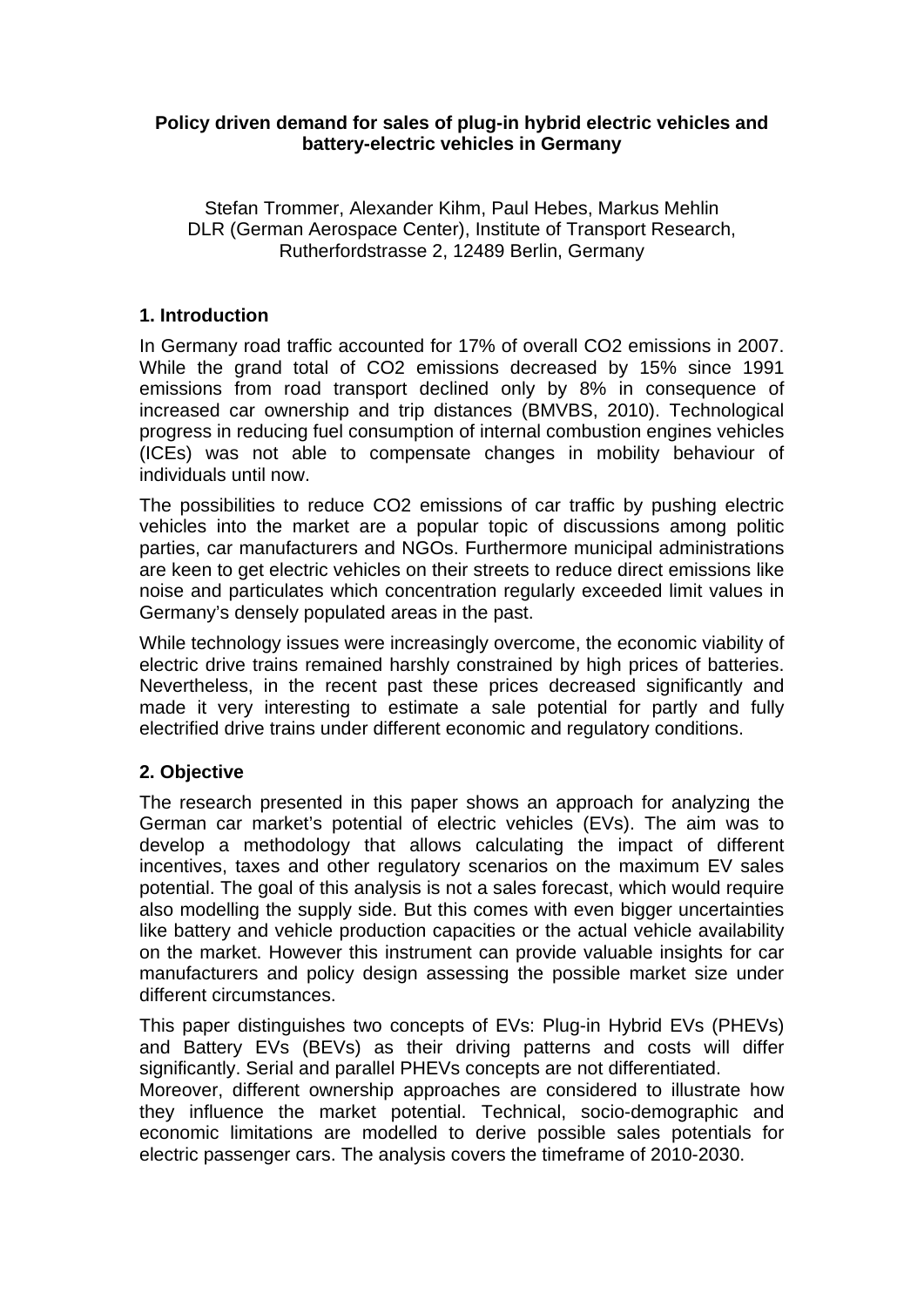

# **3. Applied method and database**

## **3.1. Overview**

The procedure to determine the market potential of EVs included two steps: First the current *total vehicle stock* and new car sales distributions were analyzed and potential EV buyers were filtered using household characteristics and trip data forming an *EV Framework Potential*.

The second step was performed on the basis of the EV framework potential and applied the subsequent constraints of economic profitability for potential buyers to replace their conventional ICEs. This depends mainly on the driven annual mileage. Furthermore the competition of PHEVs and BEVs was integrated as the modelled potential customers select the most profitable single option. This results in an *Economic EV potential.*

Nevertheless a *Realized EV potential* would be significantly lower than the calculated Economic EV potential because of two key factors: First, the model assumed that all cars on the market are also available as EV in a PHEV or BEV version. Second, 'soft factors' like user acceptance, technology scepticism and adaptation as well as development delays or R&D profitability issues in industry are not considered. Modelling these elements would be subject to large uncertainties. But since policy and tax design mainly influence an economic EV potential, they strongly benefit of the derived results. Figure 1 shows an overview of the described potentials and the constraint methodology.



Figure 1: Distinction of EV potentials and methodology steps

## **3.2. Database**

In the model the authors assumed constant sales figures and vehicle category distributions based on the sales and inventory data of the German Federal Motor Transport Authority (KBA, Kraftfahrt-Bundesamt) as of 01/01/2009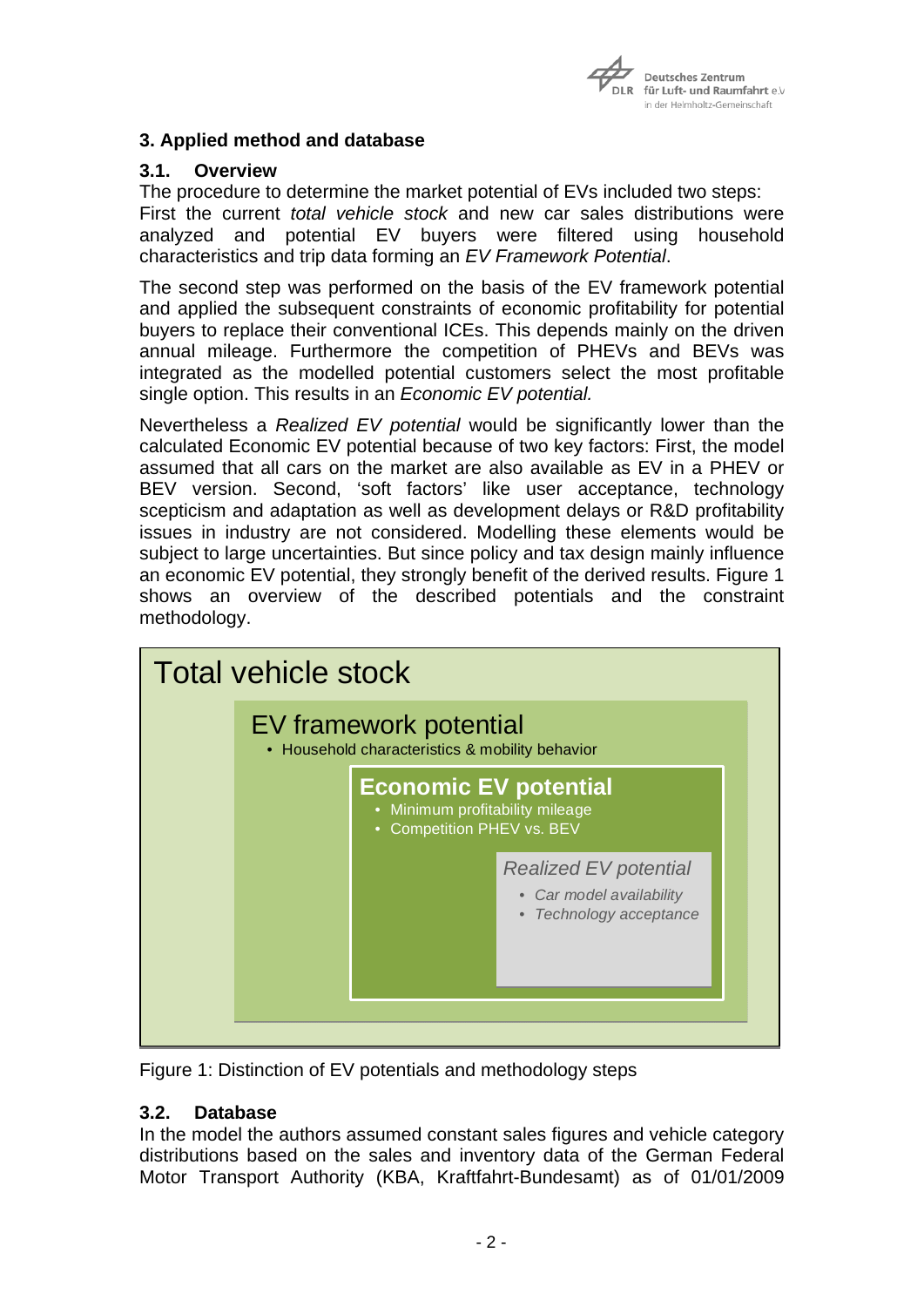

(Kraftfahrt-Bundesamt, 2009). Since sales data of 2009 were subject to heavy changes due to the scrapping premiums, the authors used for modelling purposes the values of 2008 shown in Table 1.

|                               | <b>Sales 2008</b> | <b>Total vehicle stock 2008</b> |
|-------------------------------|-------------------|---------------------------------|
| <b>Private passenger cars</b> | 1,356,528         | 37,168,026                      |
| <b>Company cars</b>           | 1,733,512         | 4,153,145                       |
| l Total                       | 3,308,415         | 43,123,728                      |

Table 1: Total car sales and vehicle stock in Germany in 2008

The analysis was separately performed for three ownership segments due to their different usages and financing model: private passenger cars and business passenger cars with and without private usage.

The data basis of the car fleet structure was derived from two comprehensive National Travel Surveys: "Mobiliät in Deutschland" 2008 (BMVBS, DLR, infas, 2010) for the private passenger cars and "Kraftfahrzeugverkehr in Deutschland" 2002 (KiD) for commercial cars (BMVBS, 2002). Their respective characteristics are shown in Table 2.

|                                    | <b>KiD 2002</b>               | <b>MiD 2008</b>               |
|------------------------------------|-------------------------------|-------------------------------|
| Type of survey                     | <b>National Travel Survey</b> | <b>National Travel Survey</b> |
| <b>Enquiry period</b>              | 2001/2002                     | 2008                          |
| <b>Object of investigation</b>     | Vehicles                      | Households                    |
| Sample size                        | $~1$ -77,000 vehicles         | $~1$ -50,000 households       |
| Day-trips                          | ~119,000                      | $-300,000$                    |
| <b>Focus</b>                       | Commercial transport          | Private transport             |
| <b>Traffic modes</b>               | Individual motorized          | Public and individual         |
| investigated                       | traffic                       | motorized and non-            |
|                                    |                               | motorized traffic             |
| <b>Vehicle size classification</b> | By kerb weight                | <b>Predefined classes</b>     |
|                                    |                               | (small/medium/large)          |
| <b>Additional information</b>      | Availability for private      | Parking site, general         |
| used for market<br>modelling       | usage                         | travel behaviour              |

Table 2: Characteristics of datasets used for modelling

MiD 2008 is the current successor of the "Continuous Survey on Travel Behaviour" (KONTIV) carried out in the former West Germany in 1976, 1982 and 1989 by the Ministry for Transport and the following MiD 2002. The main focus of MiD is to collect reliable information about individuals (socioeconomic, demographic, etc.) and households (size, structure) as well as their daily travel behaviour (e.g. trips made according to purpose and means of transportation used, etc.) on a reference date. MiD also provides information about the household's vehicles (brand, size, engine, etc.). Once it has been weighted and expanded, the information serves as a framework for and supplement to other travel surveys, such as traffic surveys in individual cities, cross-sectional censuses of traffic loads and the mobility panel. MiD is also the basis for a number of transport models by providing reliable contemporary data on important mobility variables (e.g. average trip lengths, share of drivers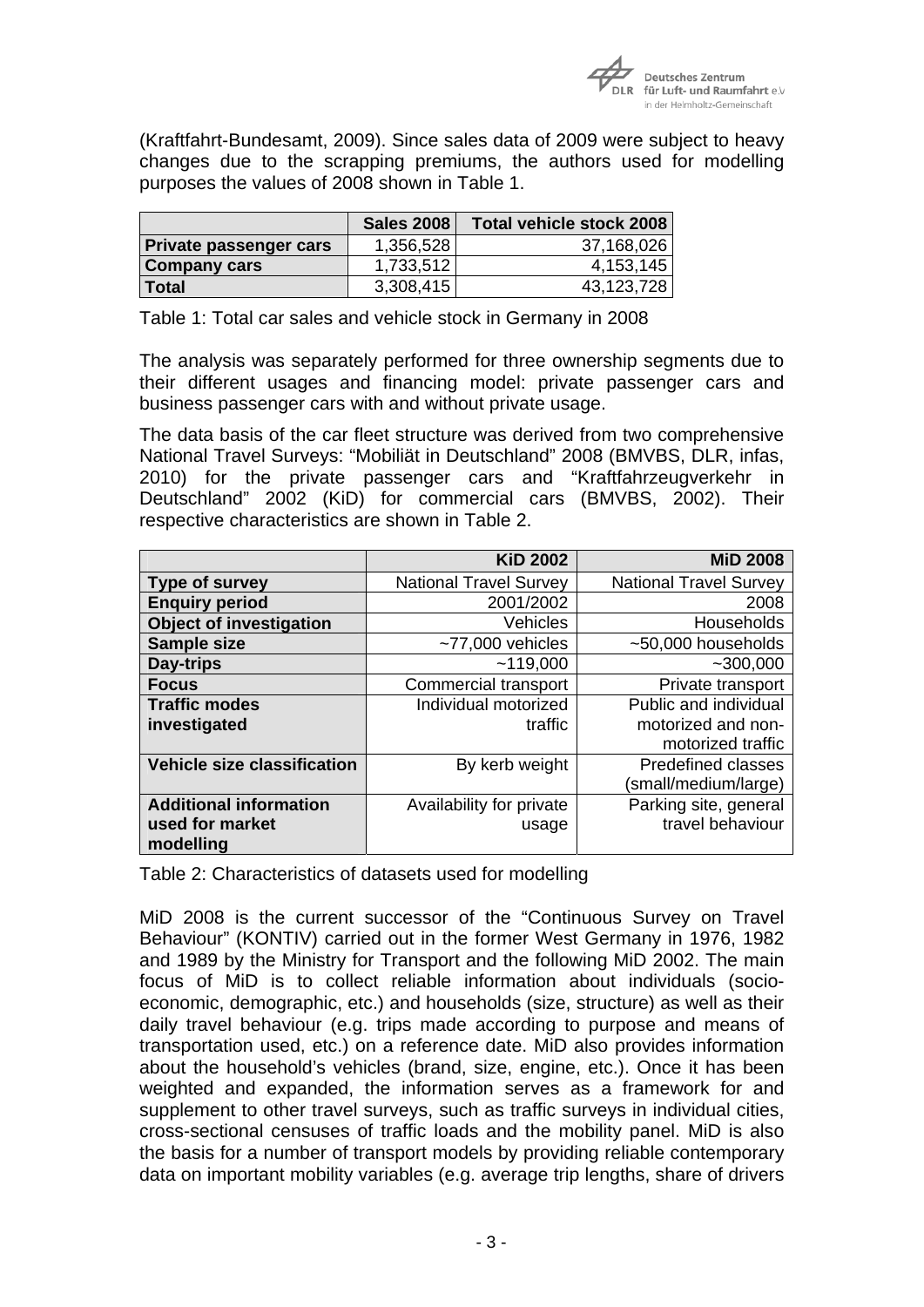

licences etc.). The results of the study are not only important for transport planning, research and academic interest; they also provide quantitative background information for concrete political decision-making.

KiD was conducted in 2001 and 2002 and focuses on commercial vehicles, i.e. the craft is registered by industry. By doing so, the KiD 2002 is the first nationwide data set available to access the characteristics and travel patterns of commercial motorized vehicles, including motorbikes, passenger cars as well as light commercial vehicles and heavy-duty trucks. The questionnaire of KiD 2002 which mainly appears as a driver's log addresses the keeper of a vehicle and records a one day activity of the surveyed vessel, e.g. time of departure, destination and purpose of the trip. In addition to those data detailed information of KBA about every vehicle were added, e.g. kerb weight and fuel type. The KiD 2002 comprises almost 77,000 vehicles and nearly 119,000 trips (cf. Table 2). That sample is representative to the whole German market in 2002. Thus KiD 2002 is a favourable source to analyse the market's development towards electric mobility regarding the commercial transport. Due to the calculation base of vehicle sales and stock (as of 2008, cf. Table 1) we adjusted KiD data (as of 2001/2002) accordingly and generated a common modelling basis. In this paper only commercial cars up to an overall weight of 2.8 tons were integrated in the study. A possible future extension could be the inclusion of light commercial vehicles. At the time of this publication the model is being adapted to their distinctive technical and trip properties.

According to the MiD approach of private transport commercial vehicles were also allocated into three classes (small, medium, large). In contrast to MiD where the vehicle class is available in the data, KiD vehicles have been distinguished by their kerb weight. Therefore weight classes have been deduced from European statistics (Eurostat, 2009). Furthermore a distribution between diesel and gasoline powered vehicles was applied. Hence, for modelling purposes the authors used in all 36 categories and 5 time periods (2010, 2015, 2020, 2025 and 2030) by combining type of vehicle registration, vehicle size, engine type and EV replacement technology (BEV or PHEV) to represent a disaggregated approach to analyse the market potential towards electric mobility.

## **3.3. EV framework potential**

The conditions for a household to become incorporated into the EV framework potential comprise of some principle preconditions. Therefore characteristics like parking space availability at home, the number of cars in the prospective household, its mode choice behaviour for long distance travels as well as the maximum daily trip length of the current conventional car forming the base filter criteria in data analysis.

Until 2020 the restrictions for private car buyers are numerous: The household must be able to provide a parking space on site and in case of a BEV it cannot be the only vehicle if more than two persons live in the household. This follows the supposition that families with kids would not accept a car with a limited range as their only car in the household. Furthermore the total daily trip length as well as the overall household's long-distance travel behaviour by car is limited with an all-electric car. These restrictions were loosened until 2030.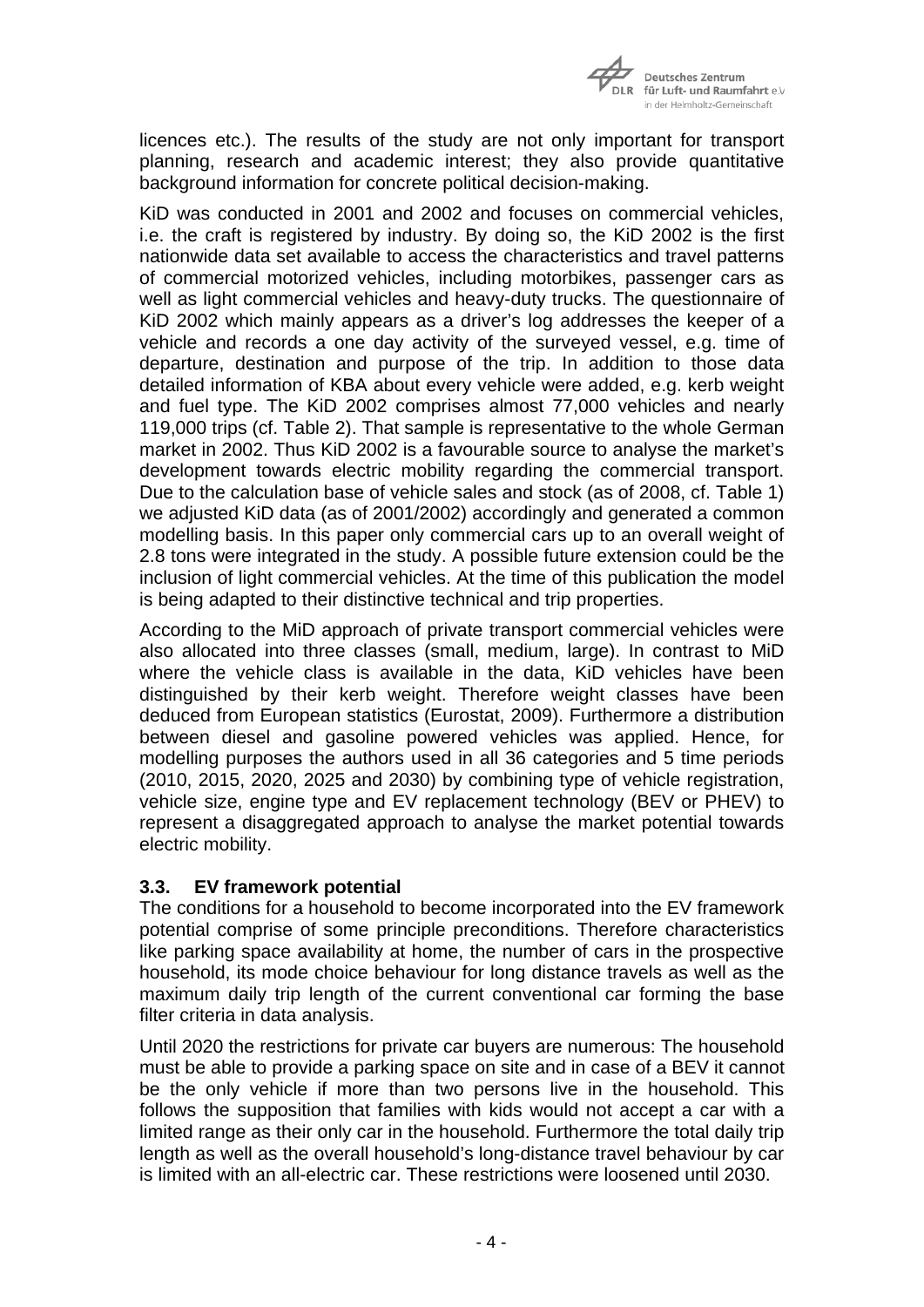

For company cars the only constraint for EV adoption is the total daily trip length, this is mainly due to data availability but also non-applicability of household criteria for the commercial sector.

To represent an increasing availability of charging infrastructure and faster recharge technologies, a rise of the possible trip length over time was implemented for potential private and commercial vehicles. The described constraints lead to an EV framework potential, which represents the theoretical maximum adaptation level of electric vehicles in the private and commercial market.

## **3.4. Economic EV potential**

Based on the EV framework potential a crucial constraint was applied: The economic profitability for these potential customers for the replacement of the currently used conventional vehicle by a PHEV or BEV. Therefore the net present value (NPV) of the electric versions' extra investment for the whole car holding period was computed. Since all variable cost elements depend on the annually driven kilometres, the minimum driven kilometres to achieve NPV=0 was seen as the profitability limit. The series of cash flows consists of the following values:

- 1. The initial investment for the PHEV/BEV surcharge compared to a conventional vehicle: This value integrates all incentives and discounts.
- 2. Variable annual cash flows through consumption savings: This value depends on the scenario's fuel and electricity cost evolution as well as on assumptions for the specific energy consumption of the cars. However, the most important input for the cash flows are the annually driven kilometres.
- 3. Fix annual cash flows from tax differences: Here the current and assumed future tax legislation is modelled. This integrates CO2 limits, displacement differences between PHEV and conventional engines as well as possible flat taxes for BEVs, which cannot be taxed by engine displacement. Since around 60% of new registered cars in Germany are company cars two special conditions are taken into consideration here: For all companyowned vehicles all affected values are calculated without their respective value added taxes (Kraftfahrt-Bundesamt, 2009; Verkehrsclub Deutschland, 2008; AKA, 2008). Furthermore the German company car tax is integrated (see below).
- 4. Fixed annual revenues from "Vehicle to Grid" power sales.
- 5. In the last period the resale value of the electric drive train is considered due to its special depreciation over holding period and usage (Duvall, 2004). This value depends on the assumed holding period and the total driven kilometres and is expected being floored at a residual material value, especially of the battery. This calculation will be explained below in more detail.

The respective necessary yearly kilometres to reach profitability for each segment, vehicle category and concurring conventional engine was calculated in the model for all time steps and applied as an additional filter to the above mentioned EV framework potential. Thus all potential customers derived from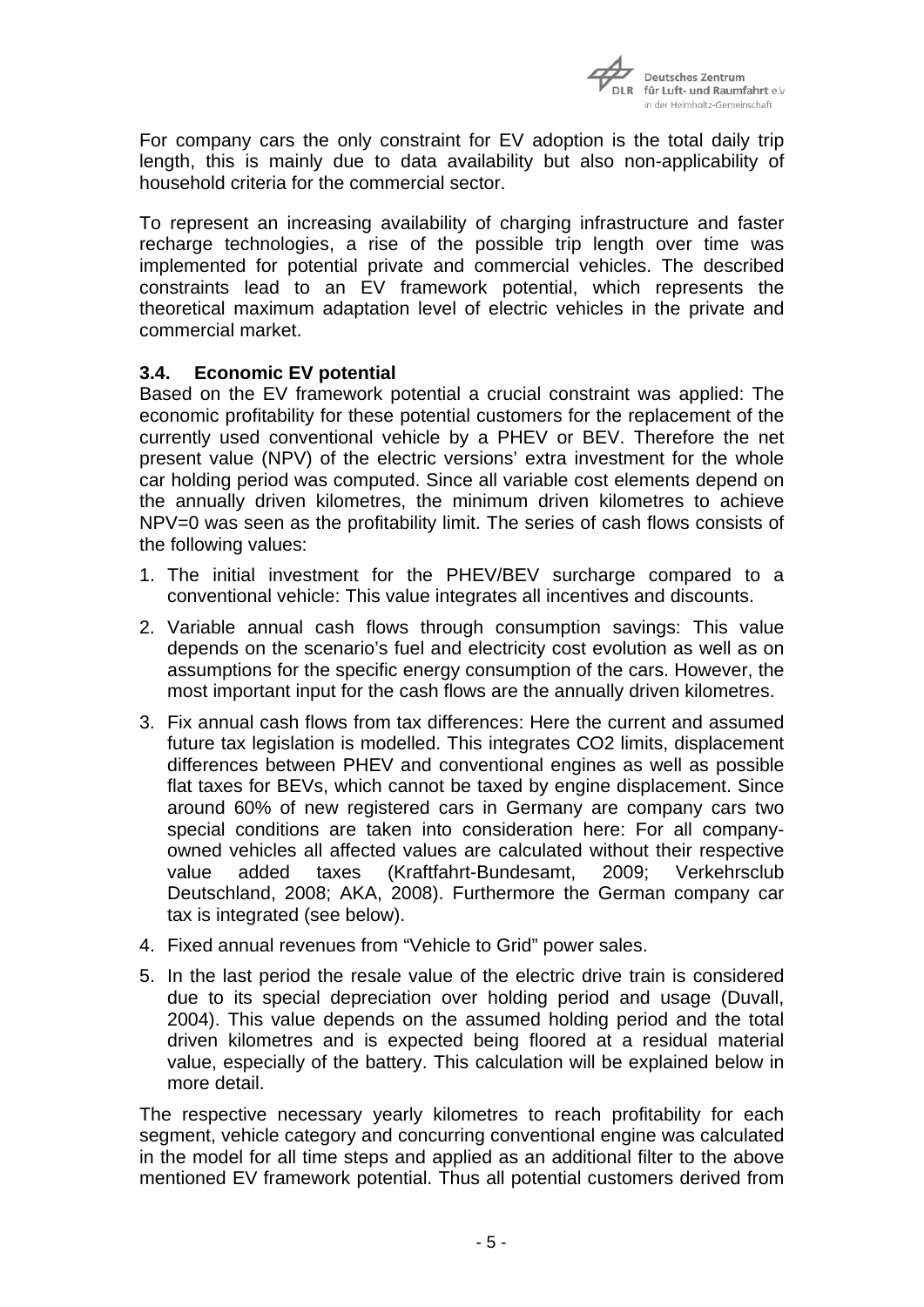

the datasets would achieve profitability of their investment due to their driven mileage.

In case of households or companies being potential customers for both PHEVs and BEVs the more profitable option (with less necessary annual mileage) was chosen in order to avoid double count.

#### **Input parameter**

During extensive research the authors encountered high spreads for several key input values of the model. In most cases these values were averaged from literature, in others estimations had to be made. The main assumptions and input data used for calculating the EV potential are described in the following.

The surcharges for PHEVs and BEVs compared to conventional vehicles are consequentially influenced by the price per kWh of battery capacity as it forms the most expensive part of the drive train. Averaged from multiple recent sources (Duvall et al, 2004; Anderson, Patino-Echeverri, 2009; Kalhammer et al. 2007; Offer et al, 2009; EIA, 2009; General Motors, 2009; Thomas, 2009) the battery price values for mass production shown in Table 3 are assumed for a constant exchange rate of 1.30 \$/€.

|      | 2010             | 2015 | 2020       | 2025 | 2030     |
|------|------------------|------|------------|------|----------|
| ∉kWh | <b>815</b><br>∪ו | 440  | つつつ<br>د∠ت | 269  | ົ<br>$-$ |

Table 3: Battery price for both PHEV and BEV technology

Another central input factor is the desired electric range of the respective vehicles. Based on OEM announcements the authors assumed the values shown in Table 4. Regarding the distribution of driven mileage within the current fleet and to meet consumer expectations this range differs between the vehicle size categories. It was furthermore assumed that these ranges stay constant in the future since lower purchase prices resulting from increased efficiency are supposed to attract more customers than increased ranges at maintained purchase prices.

| <b>Vehicle size</b> | <b>Electric range</b> |
|---------------------|-----------------------|
| PHEV small          | 30km                  |
| PHEV medium         | 40km                  |
| PHEV large          | 50km                  |
| <b>BEV</b> small    | 120km                 |
| <b>BEV</b> medium   | 150km                 |
| <b>BEV</b> large    | 200km                 |

Table 4: Electric range of modelled PHEVs and BEVs

Electricity consumption values and the electric range of BEVs and PHEVs can be combined to calculate the required battery size and therefore battery prices for each vehicle segment. Together with drive train costs and a fix 500€ for charging infrastructure in households resp. companies (Biere, Wietschel, Dallinger, 2009) these values led to surcharges for electric vehicles to calculate the economic potential. To include an ecologic willingness-to-pay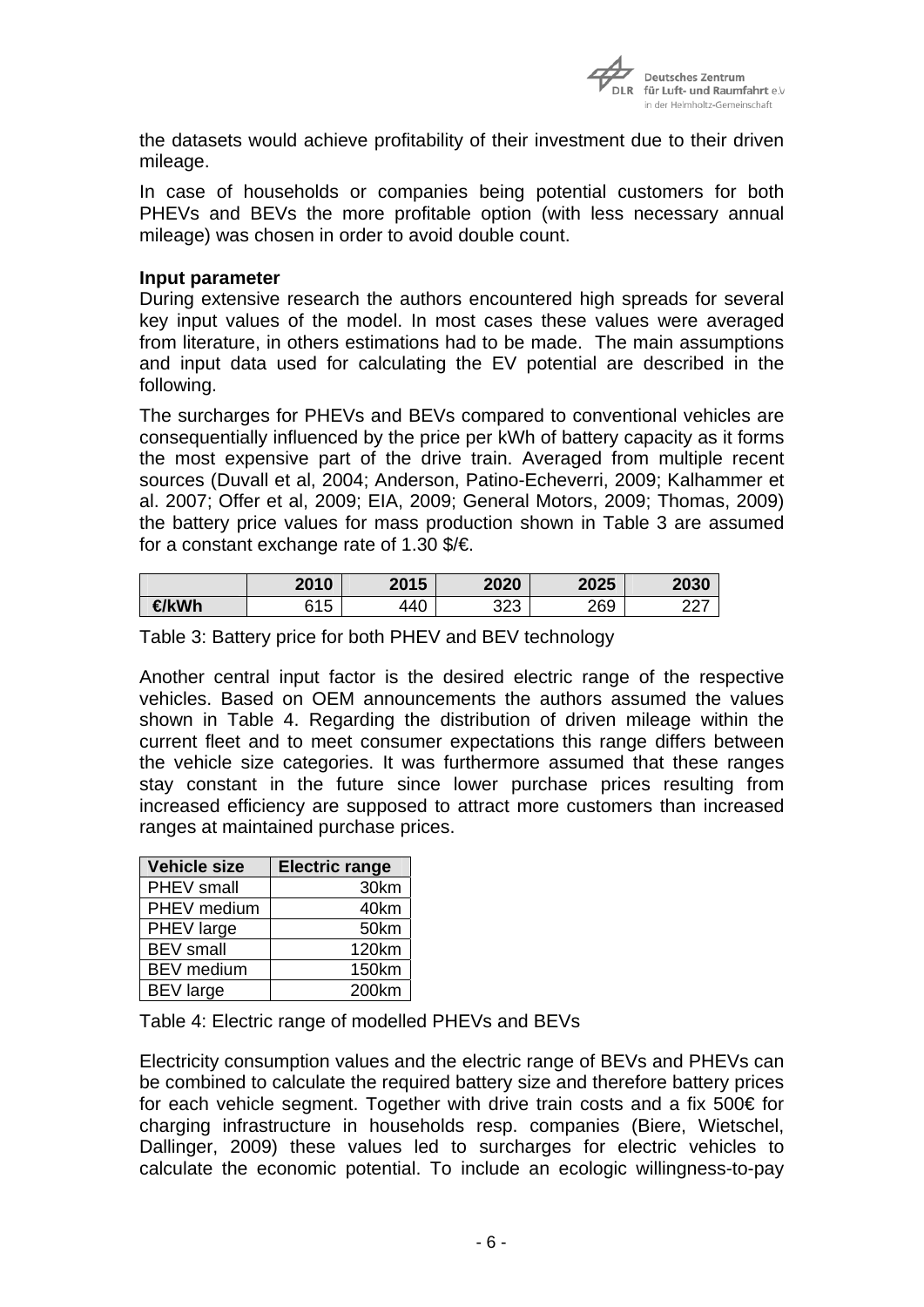

into the model a general discount was implemented on the final price. From literature on consumer behaviour when selecting a green electricity provider a conservative surcharge value of 7% has been derived (Gerpott, Mahmudova, 2008; Christ, Bothe, 2007; Menges, 2004; Sunderer, 2006; management tools ag, 2008). The final surcharges are depicted in Table 5.

| Surcharge in $\epsilon$ |        | 2010   | 2015   | 2020   | 2025   | 2030   |
|-------------------------|--------|--------|--------|--------|--------|--------|
| <b>PHEV</b>             | small  | 5,524  | 4,328  | 3,555  | 3,174  | 2,884  |
| VS.                     | medium | 8,744  | 6,677  | 5,346  | 4,710  | 4,225  |
| <b>Gasoline</b>         | large  | 12,753 | 9,585  | 7,542  | 6,555  | 5,802  |
| <b>PHEV</b>             | small  | 4,601  | 3,406  | 2,633  | 2,252  | 1,962  |
| VS.                     | medium | 7,426  | 5,360  | 4,028  | 3,392  | 2,907  |
| <b>Diesel</b>           | large  | 11,039 | 7,872  | 5,829  | 4,841  | 4,089  |
| <b>BEV</b>              | small  | 15,143 | 10,360 | 7,268  | 5,744  | 4,584  |
| VS.                     | medium | 24,036 | 16,286 | 11,293 | 8,907  | 7,089  |
| <b>Gasoline</b>         | large  | 39,301 | 26,629 | 18,460 | 14,509 | 11,500 |
| <b>BEV</b>              | small  | 14,391 | 9,608  | 6,516  | 4,992  | 3,832  |
| VS.                     | medium | 22,962 | 15,211 | 10,218 | 7,833  | 6,014  |
| <b>Diesel</b>           | large  | 37,903 | 25,232 | 17,062 | 13,111 | 10,103 |

Table 5: Surcharges of PHEV/BEV versions on vehicle prices

These values of the electric drive train components were assumed to depreciate faster than the ones of the conventional car parts and also correlate more with the driven mileage (Concawe, 2007). Based on OEM announcements on durability and warranty issues, the following depreciation formula was formed:

Depreciation E Parts =  $20 + 5$  / year + 0.4 / 1,000km [%]

Another crucial element for EV profitability in the future are revenues from V2G. Concrete values largely vary in literature, but there is visible consensus about proportionality to the battery size (USPS, 2009; Schürmann et al, 2009; Staschus, 2007). Mainly based on expected off-peak recharge savings, the values depicted in Table 6 were determined with a linear growth over time.

| <b>Technology</b> | <b>Size</b> | $V2G \n\in \mathcal{A}$ a | $V2G \n\in \mathcal{A}$ a | V <sub>2</sub> G $\Theta$ <sub>a</sub> | V2G <del>∉</del> a | V2G <del>∉</del> a |
|-------------------|-------------|---------------------------|---------------------------|----------------------------------------|--------------------|--------------------|
|                   |             | 2010                      | 2015                      | 2020                                   | 2025               | 2030               |
|                   | small       | 20                        | 40                        | 60                                     | 80                 | 100                |
| <b>PHEV</b>       | medium      | 30                        | 60                        | 90                                     | 120                | 150                |
|                   | large       | 50                        | 100                       | 150                                    | 200                | 250                |
|                   | small       | 30                        | 60                        | 90                                     | 120                | 150                |
| <b>BEV</b>        | medium      | 80                        | 160                       | 240                                    | 320                | 400                |
|                   | large       | 140                       | 280                       | 420                                    | 560                | 700                |

Table 6: V2G revenues in different time periods

Since an important share of new car sales in Germany is marketed in terms of leasing towards commercial owners as an incentive for their employees, it was assumed as a simplification that all such mixed business/private passenger cars are leased (AKA, 2008). Furthermore, these vehicles were all supposed to allow private usage and their drivers must pay the German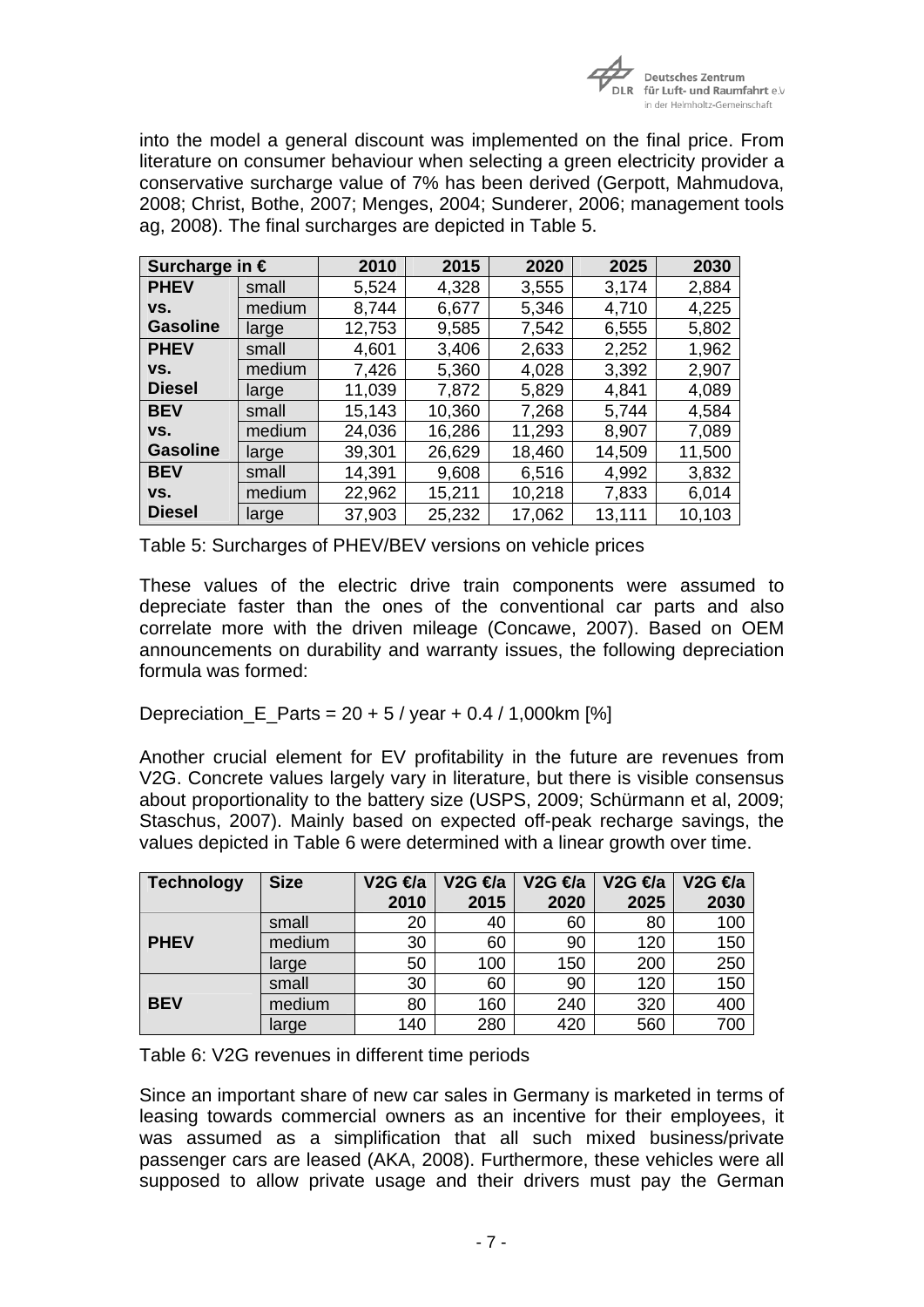

corporate car tax. Based on a market review over the largest German car leasing companies the following contract conditions were considered:

- Leasing factor (monthly rate as percentage of list price): 1.3%
- Mileage accounting =  $(20,000 \text{year})$  km) \* list price / 90,000 [€/year]

In addition, private use of corporate cars in Germany is subject to income tax based on a fringe-benefit of monthly 1% of the car's list price plus 0.03% of the distance between home and workplace (German Federal Government, 2009). For the tax calculations an average income tax rate of 20.9% was used and an average way to work of 15 km (Statistisches Bundesamt, 2004). To compensate the share of such cars not being leased, all company cars with business use only were in turn assumed to be purchased.

# **4. Results**

The model described in Chapter 3 was used to first calculate a general EV framework potential on sales for all periods based on the travel surveys. Subsequently, four different scenarios about the economic market potential for the period from 2010 to 2030 have been computed:

- A "base" scenario of EV representing current policy conditions
- A "bonus" scenario with different bonus payments
- A "new corporate car tax" scenario modelling a modified car taxation for corporate cars
- An "EV-Tax" scenario demonstrating the impact of reclaiming losses of mineral oil tax through potential EV sales

## **4.1. EV framework potential result**

The maximum yearly potential for electric powered vehicles regarding EV framework limitations shown in chapter 3.3 are summarised in Table 7 and 8. The EV framework potentials of PHEVs and BEVs may not be regarded independently but rather with BEVs being a competitive subset of the PHEV potential. Therefore the number of potential PHEVs can be seen as the overall EV framework potential.

Hence, it can be observed that from beginning 2010 around 60% of the German new car sales could theoretically be replaced by EVs not considering economic issues and assuming the availability of an EV version for every car. It is striking that the highest rise in EV potentials is between 2015 and 2020 with especially medium-sized BEVs. Afterwards only slight additional potentials enlarge the market. This is mainly due to the loosened parking and travel restrictions and the fact that BEVs are assumed to be able to fully replace an increasing number of conventional cars in terms of usability.

Overall it is noticeable that company cars account for a large amount of the EV framework potential. This is especially applicable for BEVs. The reasons are mainly fewer restrictions on the diversity of usability of EVs in this sector and a high share of commercial vehicles, which performs daily trip lengths less than the electric range of BEVs. Moreover within company cars, unvarying three quarters are used for both business and private trips. Since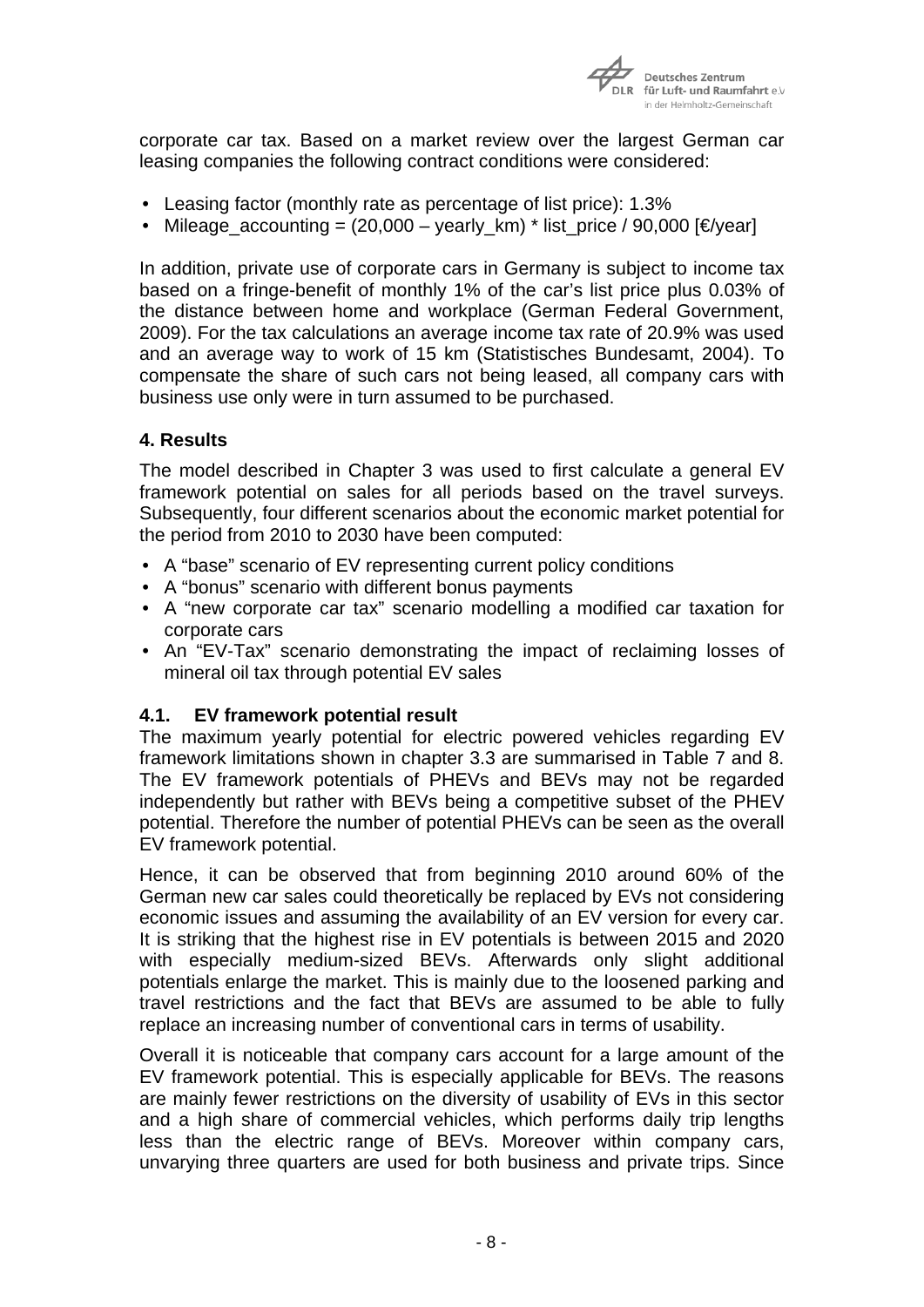

these cars are more often used for longer trips the share of PHEVs is higher than for BEVs.

|             | <b>Vehicle size</b>   | 2010      | 2015                | 2020    | 2025    | 2030                |
|-------------|-----------------------|-----------|---------------------|---------|---------|---------------------|
| <b>PHEV</b> | small                 | 436,454   | 443,550             | 553,093 | 556,393 | 562,378             |
|             | medium                | 811,866   | 824,915             | 966,250 | 970,927 | 983,145             |
|             | large                 | 477,507   | 481,407             | 508,607 | 509,900 | 512,037             |
|             | total                 | 1,725,827 | 1,749,872 2,027,951 |         |         | 2,037,220 2,057,560 |
|             | Share of company cars | 46%       | 45%                 | 39%     | 39%     | 38%                 |
|             | - thereof mixed usage | 77%       | 77%                 | 77%     | 77%     | 77%                 |

Table 7: PHEV framework potential modelled vehicle and registration categories (sales per period)

|            | <b>Vehicle size</b>   | 2010      | 2015      | 2020      | 2025      | 2030      |
|------------|-----------------------|-----------|-----------|-----------|-----------|-----------|
| <b>BEV</b> | small                 | 273,352   | 283,192   | 353,490   | 360,244   | 366,363   |
|            | medium                | 396,573   | 402,416   | 612,984   | 626,310   | 643,904   |
|            | large                 | 362,500   | 363,702   | 376,350   | 383,168   | 421,061   |
|            | total                 | 1,032,425 | 1,049,310 | 1,342,824 | 1,369,721 | 1,431,328 |
|            | Share of company cars | 71%       | 70%       | 58%       | 57%       | 55%       |
|            | - thereof mixed usage | 77%       | 77%       | 77%       | 77%       | 77%       |

Table 8: BEV framework potential of modelled vehicle and registration categories (sales per period)

The EV framework potential underlines the high share of cars with short trip lengths and suitable characteristics for electric mobility within the current German vehicle stock that is represented by the high amount of BEVs. Nevertheless, integrating the economic constraints will reduce these sales potentials significantly since short trip length and limited usage of the identified conventional cars to be replaced also influences the minimum annual driven mileage necessary for the profitability of the electric vehicles. In the following the previously introduced scenarios have been calculated.

## **4.2. Economic potential**

## **Base scenario**

Starting from the EV framework potential the share of EV being profitable for the respective customer was calculated for PHEVs and BEVs. Initially, a base case scenario was calculated assuming the continuation of the current regulations without any changes. The results are depicted in Table 9 and Figure 2.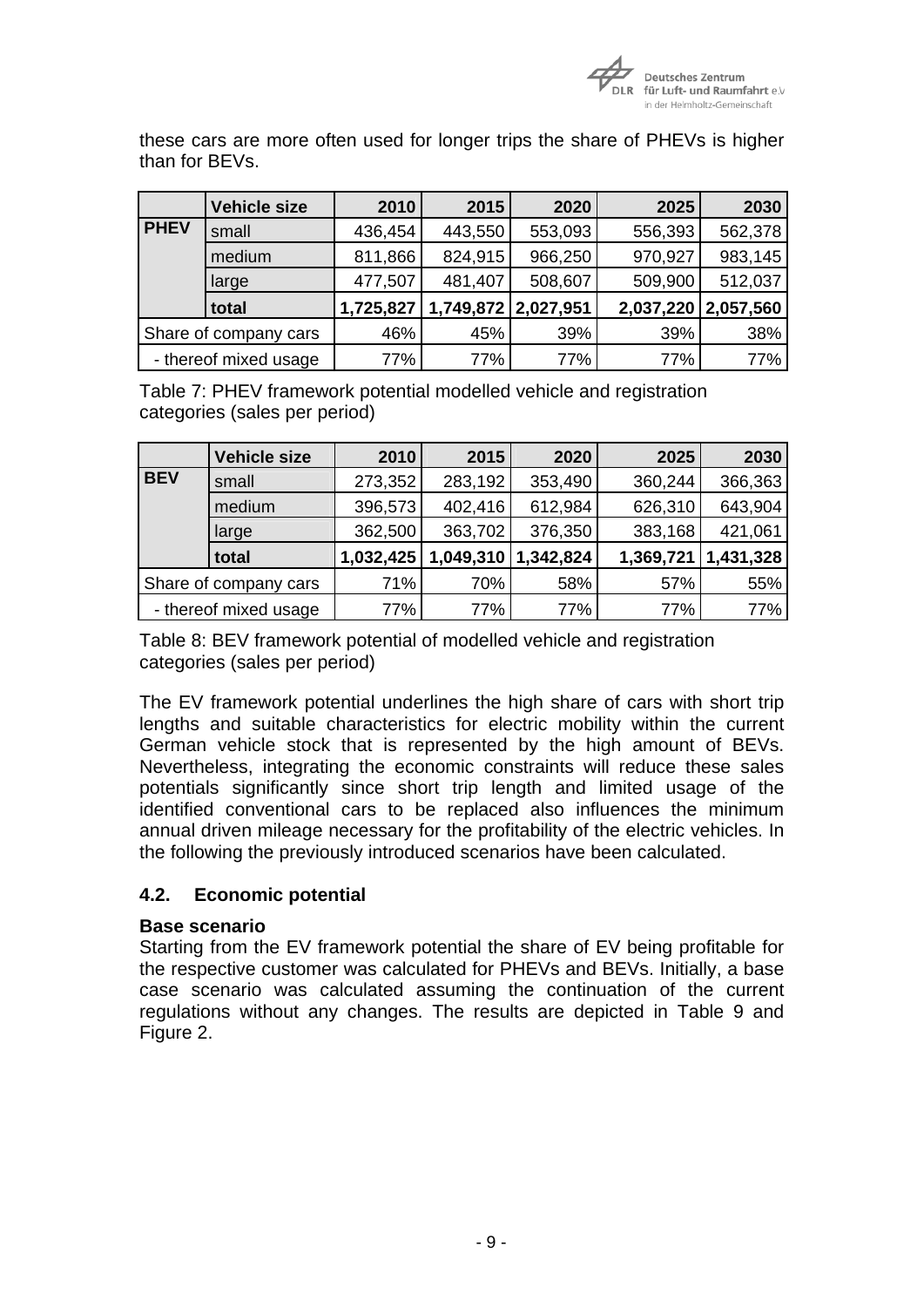



Figure 2: Electric vehicle sales potential in the "base scenario"

The base scenario shows with up to 42,000 vehicles sold per year in 2020 a slow increase of the EV sales potential with a strong upward trend from 2020 until 2030 with already around 1,400,000 vehicles. Thereby potential PHEV registrations are significantly higher than for BEVs for the entire timeframe with a growing trend towards BEVs from 2020 on. Within the first 10 years both technologies play only a minor role in potential car sales. Compared to the EV framework potential the economic sales potential of EVs does only obtain a share of around 8% in 2020 onto a high share of 42% for PHEVs and 34% for BEVs in 2030.

| <b>Technology</b>          | <b>Size</b> | 2010  | 2015   | 2020    | 2025    | 2030      |
|----------------------------|-------------|-------|--------|---------|---------|-----------|
|                            | small       | 151   | 8,112  | 24,922  | 44,459  | 78,084    |
|                            | medium      | 0     | 10,454 | 36,970  | 205,231 | 362,635   |
|                            | large       | 6,629 | 23,244 | 48,290  | 252,775 | 428,570   |
| <b>PHEV</b> (base)         | total       | 6,779 | 41,810 | 110,182 | 502,466 | 869,289   |
| Share of company cars      |             | 100%  | 97%    | 76%     | 60%     | 49%       |
| - thereof mixed usage      |             | 100%  | 94%    | 93%     | 84%     | 77%       |
|                            | small       | 0     | 244    | 13,519  | 100,447 | 244,552   |
|                            | medium      | 0     | 0      | 30,914  | 17,654  | 242,796   |
|                            | large       | 0     | 0      | 6,871   |         |           |
| <b>BEV</b> (base)          | total       | 0     | 244    | 51,304  | 118,101 | 487,348   |
| Share of company cars      |             | $0\%$ | 0%     | 89%     | 51%     | 31%       |
| - thereof mixed usage      |             | O     | 0      | 86%     | 59%     | 72%       |
| <b>Total number of EVs</b> |             | 6,779 | 42,054 | 161,486 | 620,567 | 1,356,637 |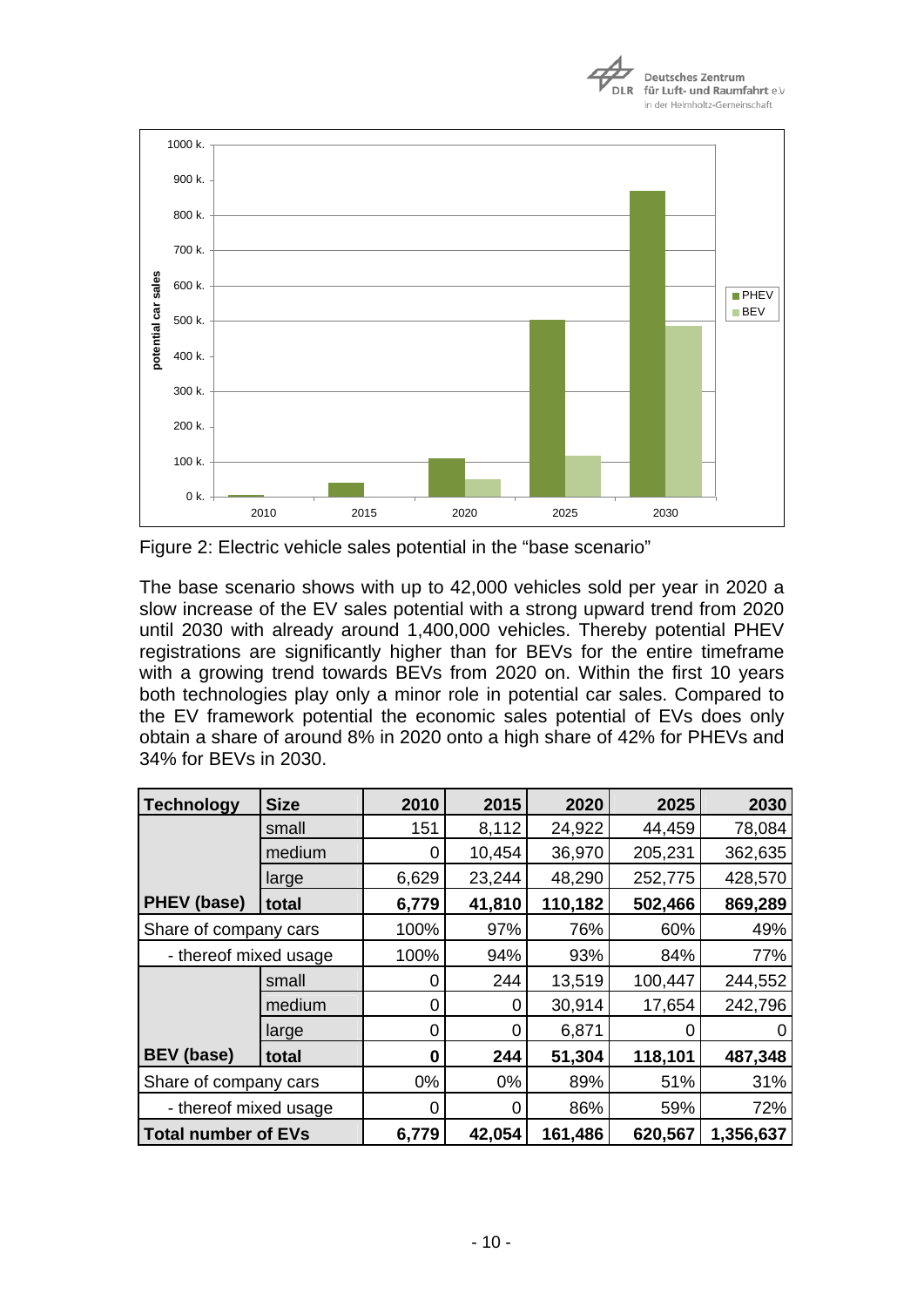

Table 9: Economic potential of electric vehicles in the base scenario by segment (sales per period)

There are several other striking observations in the development of the PHEV and BEV potential: First, the competition between the two EV types is mainly decided by vehicle size – small electric vehicles are mostly BEVs while large ones are mostly PHEVs. Profitable large and medium sized EVs are expected to be only PHEVs until 2020. Afterwards especially the profitability of medium sized BEVs is strong rising and BEVs gaining a share of 40% of potential EV sales in 2030. The market for small EVs is already in 2025 dominated by BEVs. Only large EVs are without exception PHEV due to comparatively high surcharges.

Second, company cars play a special role in the sales potentials until 2020. Most sectors and periods with strong market growth show a high share of company cars, in many cases higher than in the general framework potential. The reason for the (especially for early PHEVs) lies in their generally higher driven mileage, amortizing even cars which are unprofitable for private customers.

Third, it can be observed that a high share of company cars goes along with a high share of mixed business-private usage within them. Since this sector is subject to the most unattractive regulation of the three investigated categories towards high-investment, high efficiency vehicles, the reasons for such high potentials lie in their market shares and their high annual driven mileages. The effect of company car taxation will be further discussed in the respective scenario below. It has to be recalled that the result should not be seen as a forecast for vehicle sales, but as a maximum market size in case of full model availability (every car model replaceable by a corresponding PHEV/BEV version) and user acceptance.

Also note that differences in value added tax income are not expected to occur by the modelled sales behaviour. We calculate a break-even mileage between the old low-investment, high-consumption alternative (conventional cars) and its high-investment, low-consumption alternative (EVs). But since both investments and consumption are subject to 19% value added taxes (in case of companies: 0%), any composition of them should lead to equal public income.

#### **Bonus scenario**

Currently several countries are planning or already have decided to support the purchase of electric vehicles with a one-time bonus payment by federal and/or municipal authorities. This bonus is usually related to requirements the car has to comply with such as a minimal electric drive range or attainable speeds in electric drive mode. It is assumed that all configurations of EVs within this paper would qualify for such bonus payments.

Such bonus only influences directly the sales period where it is paid (regardless possible effects like mass production enablement or employment creation which is beyond the model's scope). Regarding current announcements this period will be rather early. The calculation will show the effect of the amount of a possible bonus, a differing amount between PHEV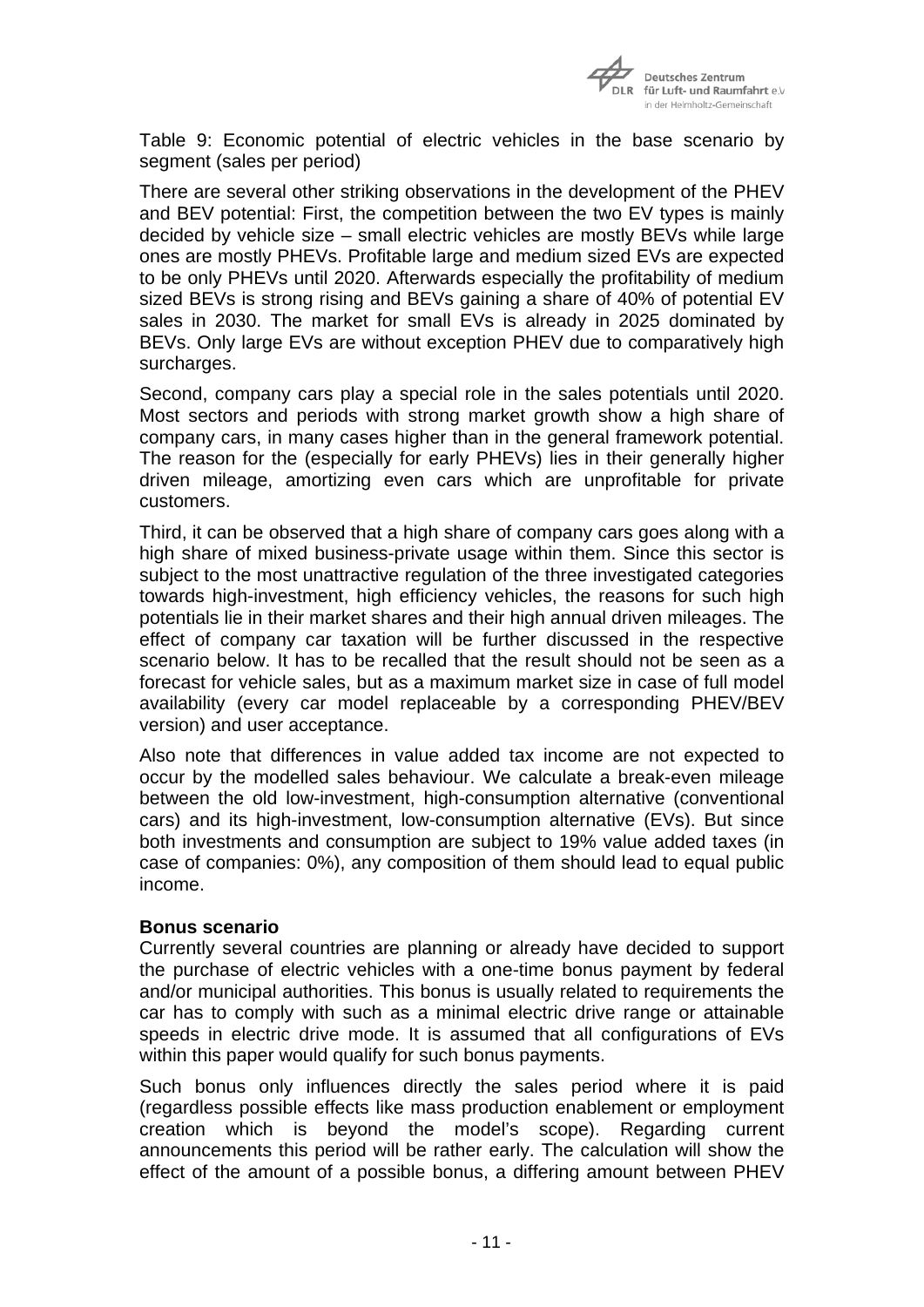

and BEV and the year when it is granted. Two bonus arrangements have been calculated for two time periods.

Scenario 1 pictures a split bonus of 1500€ for potential PHEV buyers and 3000€ for BEVs in 2010 and 750€ resp. 1500€ in 2015. Scenario 2 on the other hand implies that buyers of both technologies would receive the same amount: 2000€ in 2010 respectively 1000€ in 2015. Figure 3 shows the impact of a bonus payment to lower the surcharges of EVs within 2010 and 2015.



Figure 3: Sensitivity of sales potential for bonus payments in 2010 and 2015

As depicted in Scenario 1 a split bonus in 2010 would increase the sales potential of PHEV by more than 400% compared to the base scenario. But it also outlines that there is no effect in enhancing the economic potential of BEVs. BEVs are not yet economic competitive to PHEVs in 2010 even with a higher bonus payment. Scenario 2 strengthens the findings of Scenario 1. Increasing the bonus to 2000€ for PHEV leads to a further increase of potential sales and with no effect to potential BEV sales. Further calculations have shown that even payments of 5000€ for both technologies or a split payment of 5000€ for BEVs and 3000€ for PHEV only affect the economic potential of PHEVs in this early period of time. The reason is mainly due to comparatively low battery prices for PHEV which are e.g. for a small PHEV only a quarter of the costs for a comparable BEV.

A further calculation for 2015 was performed to show that also in the mid term future a bonus payments will have a high impact on the sales potential of EVs. The results follow the general findings for the calculation of 2010. But beyond that it can be shown that a split payment in Scenario 1 leads to first economic substitutions of PHEVs in favour of BEVs. Scenario 2 in turn shows the sensitivity of that substitution potential resulting in a slump of the economic potential of BEVs.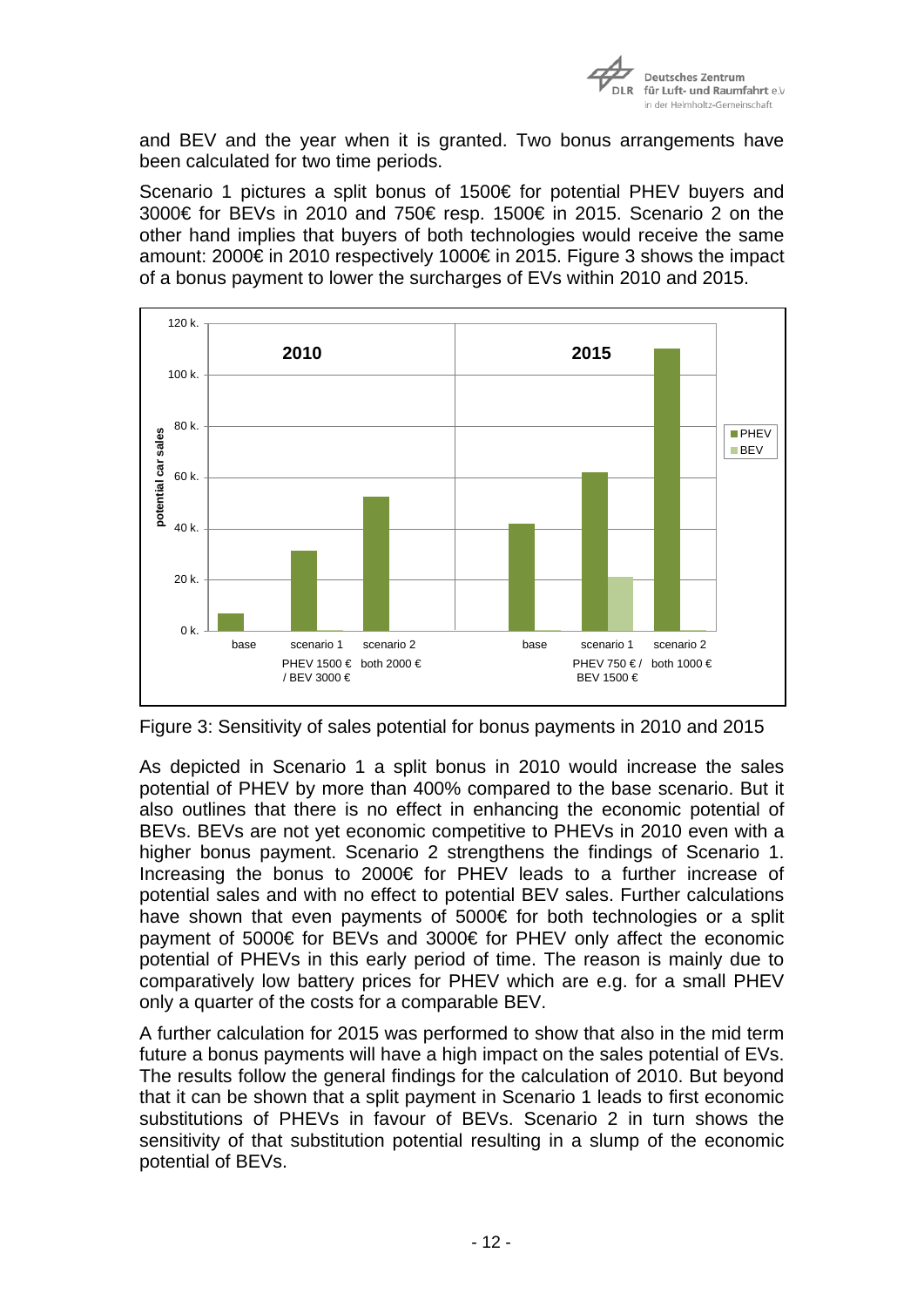

This leads to the conclusion that even in 2015 the effect of a relatively low bonus leads to a significantly higher economic potential and that it should be considered to split the grants for both technologies to help getting first BEVs earlier into the market to support the long term objective.

### **New corporate car tax scenario**

Another policy option to support the Economic sales potential of EV would be the restructuring of the corporate car tax regulation in Germany. Originally aiming to allow employees the private use of their corporate car (often used as an incentive instead of a rise in pay), its current design may actually hinder them in ordering more expensive but fuel-efficient cars. While the employee's monthly car fringe-benefit subjected to taxing is directly proportional to the car's list price (and the employees income tax rate), the fuel expenses are paid by the employer and can therefore be seen like tax-free salary. Furthermore, the employer can deduct the value added tax on fuel expenses (Verkehrsclub Deutschland, 2008). To model a more eco-investment-friendly alternative, the scenario "New corporate car tax" assumes that the current corporate car tax is dropped entirely. In the same time employees benefiting of private usage of their corporate car must pay all fuel expenses on their own and including all fuel taxes. Mixed-use corporate cars are therefore treated like private cars (even though paid by the company as an incentive) and their usage for business trips is to be billed separately between the employee and the company. The results of the company car tax scenario are shown in the figure below.



Figure 4: Potential sales of EVs in the new corporate car tax scenario

It can be demonstrated that a revised corporate car tax would positively affect the economic potential of EVs over all periods. Especially potential sales of PHEVs in the near future are significantly higher because of their high yield of fuel savings per investment and the generally high share of mixed-use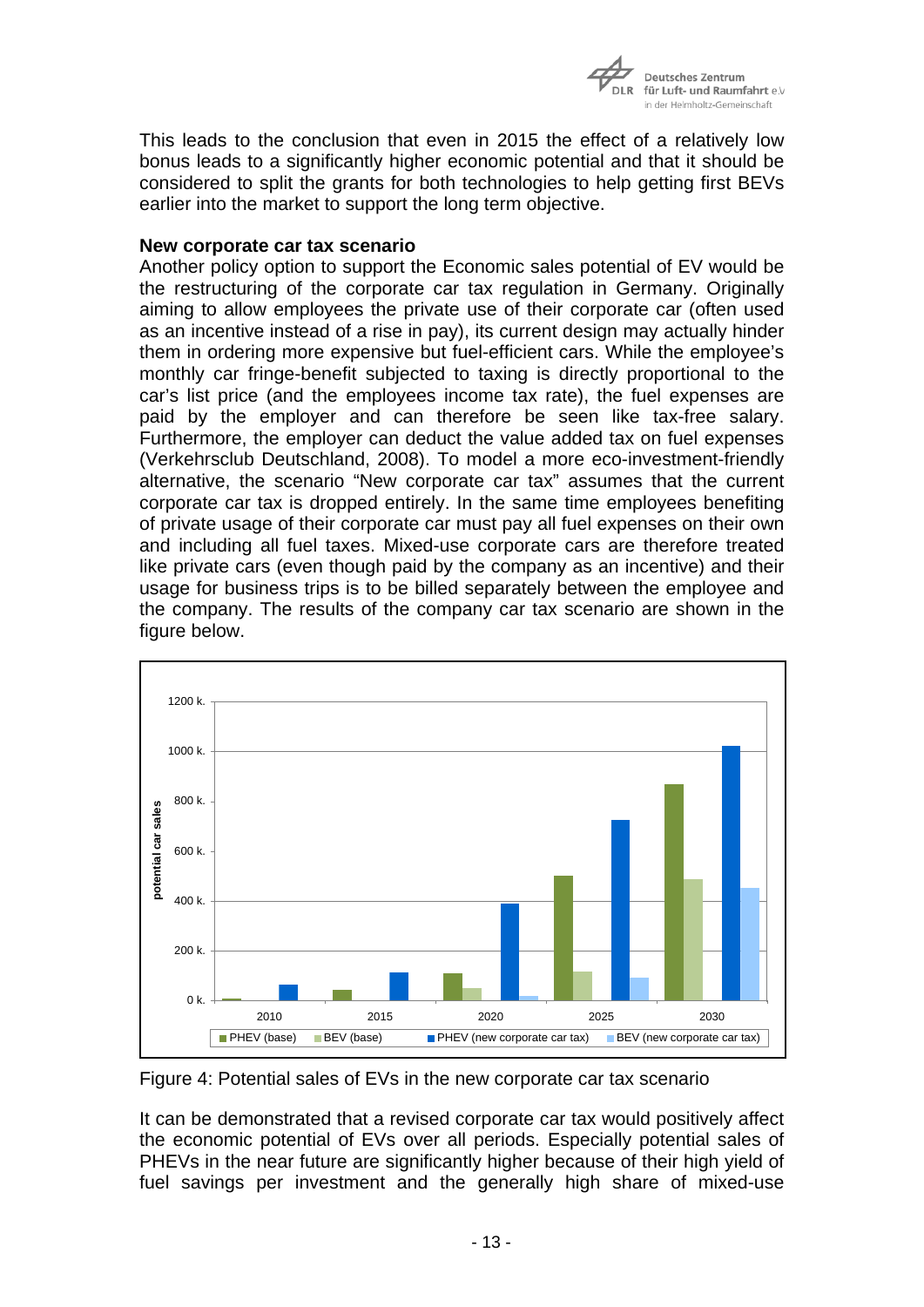

company cars in this segment and time (as already demonstrated in the base scenario). This negatively affects the share of BEVs due to comparatively low profitability. The effect is subsequently decreasing until 2030. This underlines how the new annual cost structures incite the purchase of fuel-efficient and therefore electrified vehicles.

The new corporate car tax regulation would lead to both positive and negative public income effects:

While the monthly fringe-benefit taxation is entirely dropped, the public income on energy tax as well as the value added tax on fuel is increased. The concrete balance of these two factors depends on the actual fuel consumption. But regarding the sales effect even a negative balance represents a very cost-efficient incentive compared to cash premiums.

### **Electric vehicle tax**

The tax on energy (former mineral oil tax) is the most important consumption tax in Germany. According to the Federal Ministry of Finance the share for fuel accounted in 2008 for an income of 35 billion  $\epsilon$  (BMF, 2009). Assuming that a growing share of vehicles on the road will be electric vehicles the absolute energy tax income will decrease. The following table illustrates the deficit caused by potential EV car sales building on the base scenario.

|                                                  |                                                                 | 2010                     | 2015                     | 2020       | 2025       | 2030              |
|--------------------------------------------------|-----------------------------------------------------------------|--------------------------|--------------------------|------------|------------|-------------------|
|                                                  | Potential EV sales per year in                                  |                          |                          |            |            |                   |
| the 'base scenario'                              |                                                                 | 6,779                    | 42,054                   | 161,486    | 620,567    | 1,356,637         |
|                                                  | Energy tax losses per year if<br>every potential EV is sold (in |                          |                          |            |            |                   |
| million $\bigoplus$                              |                                                                 | 16                       | 64                       | 190        | 425        | 628               |
|                                                  | <b>Required EV tax for</b>                                      |                          |                          |            |            |                   |
|                                                  | compensation of energy tax                                      |                          |                          |            |            |                   |
| losses (per kWh)                                 |                                                                 | $0.27 \in$               | $0.25 \in$               | 0.19E      | 0.18€      | 0.18€             |
| <b>After</b>                                     | <b>Potential sales</b>                                          | _*                       | _*                       | 914        | 17,759     | 315,564           |
| <b>Iteration</b>                                 | <b>Energy tax losses</b>                                        |                          |                          |            |            |                   |
|                                                  | (in million $\bigoplus$                                         | $\overline{\phantom{a}}$ | $\overline{\phantom{a}}$ | 2€         | 37€        | 375€              |
|                                                  | <b>Required EV tax</b>                                          |                          |                          |            |            |                   |
|                                                  | for compensation                                                |                          |                          |            |            |                   |
|                                                  | (per kWh)                                                       | $0.16*$                  | $0.21 \in \mathbb{R}^*$  | $0.25 \in$ | $0.24 \in$ | 0.17 <sup>ε</sup> |
| * Market breakdown before tax balance is reached |                                                                 |                          |                          |            |            |                   |

Table 10: Impact of an EV tax on potential EV sales numbers

It can be shown that an increasing number of potential EV sales accounts for up to 628 million  $\epsilon$  in tax losses in 2030. The third row depicts a necessary tax per kWh to compensate these losses. Assuming average recharging costs of 0.21€/kWh, the final price including an EV tax would more than double. The decreasing amount of EV tax per kWh over time is justified by a decreasing average yearly mileage per car from 2010 to 2030.

To visualize the effect on the economic potential of EVs the EV tax was implemented into the model. After several iterations it can be found that an EV tax would lead to a collapse of the economic potential of EVs until 2020 and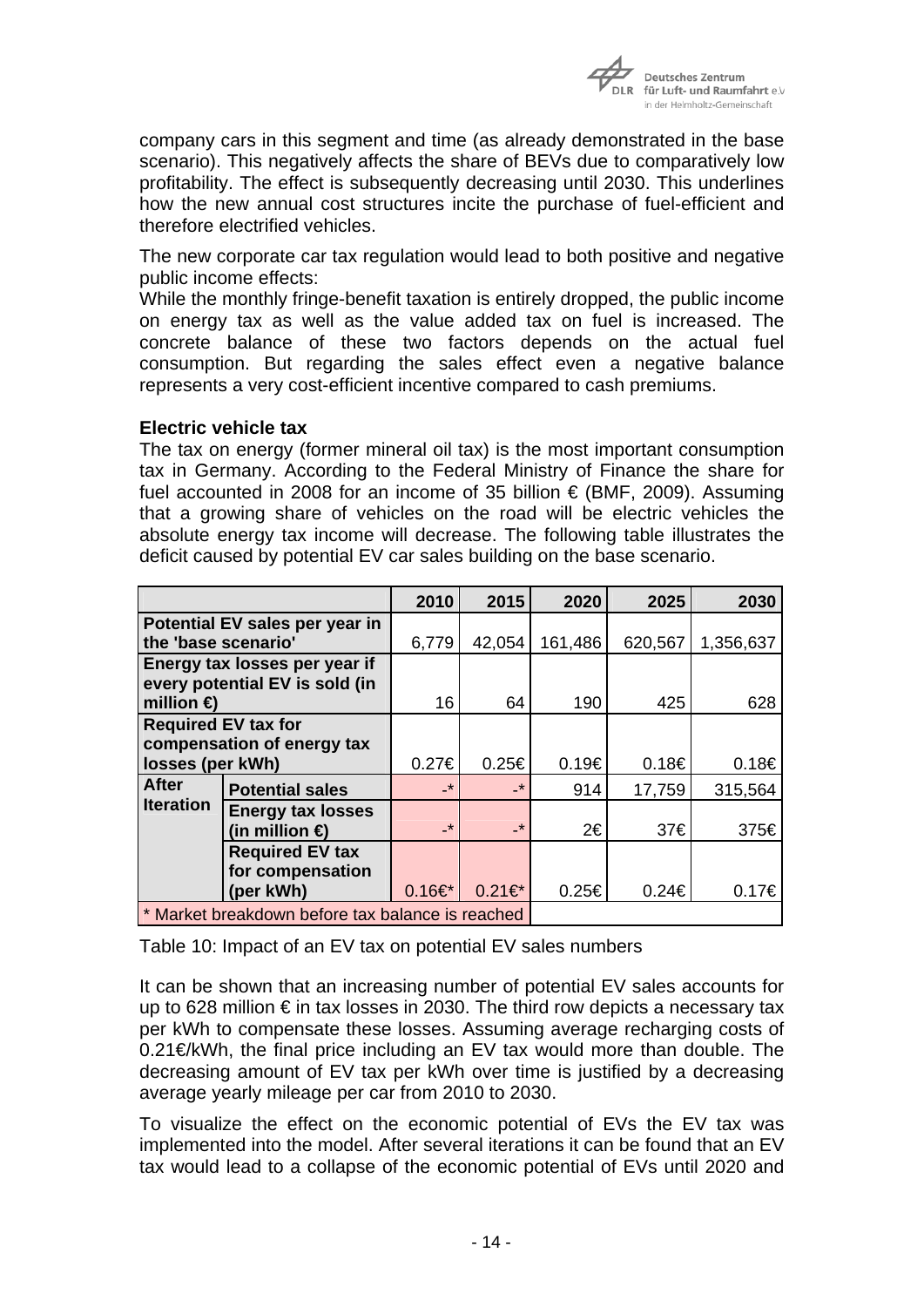

only a very slow recovery until 2030. These findings lead to the conclusion that an EV tax of this type is not practicable. Within the first years of market penetration it is not possible to compensate the losses of tax income trough a reallocation at the expense of EVs. Because of the high investment costs within the next ten years it is crucial to make the purchase of an electric vehicle as attractive as possible to support market development. But since energy tax is an important income federal governments have to find a solution in the medium term.

Conclusive an alternative approach is calculated by raising the energy tax by the value of losses due to potential EVs. Table 11 shows that only a marginal increase per year is necessary for compensation which sums up to a total of around 14% until 2030 compared to the year 2010. The allocation of energy tax losses on conventional ICE vehicles is a beneficially strategy to support the long-term objective to reduce harmful emissions caused by road traffic.

|                                     | 2010     | 2015           | 2020     | 2025 | 2030         |
|-------------------------------------|----------|----------------|----------|------|--------------|
| Energy tax increase in % per year   |          | $0.05\%$ 0.18% | 0.54%    |      |              |
| <b>Energy tax increase in total</b> | $0.05\%$ | $0.46\%$       | $1.92\%$ |      | 5.84% 13.71% |

Table 11: Energy tax increases to compensate losses due to potential EVs

## **5. Conclusion and outlook**

The sales potential for electric drive trains in Germany is not only restricted by infrastructural and technical constraints but also strongly by the economic conditions for the prospective customers.

The results for the base scenario clearly show a growing potential for market diffusion for both PHEV and BEV until 2030. Nevertheless additional policy measures are needed to reduce the actual economic drawbacks of EVs. These measures may consider the important differences between private and company cars to promote electric mobility equally towards all actors.

Results of the scenario analysis show intensive changes in the economic potential especially for two scenarios: A bonus paid on EVs can accelerate the market entry of such vehicles depending on the amount of bonus and the timeframe within it is granted. Also a redesigned corporate car tax could encourage employees to choose more fuel-efficient vehicles. In contrast the calculation of an EV tax to compensate losses from energy tax income should be disregarded. The analysis also revealed that PHEV and BEV markets interact strongly with each other. Hence, policy measures targeting only one market will have certain influence on the other one as well.

Policies to drive EVs into the market may consider these results to design combined solutions of inciting with bonuses and new taxing approaches. However, there is further need for research as the actual realized share of the potential also depends on EV acceptance and actual user behaviour. Therefore, fleet tests and surveys are crucial to understand the demand side – in order to encourage car manufacturers to develop a broad range of electric vehicles in a required quantity.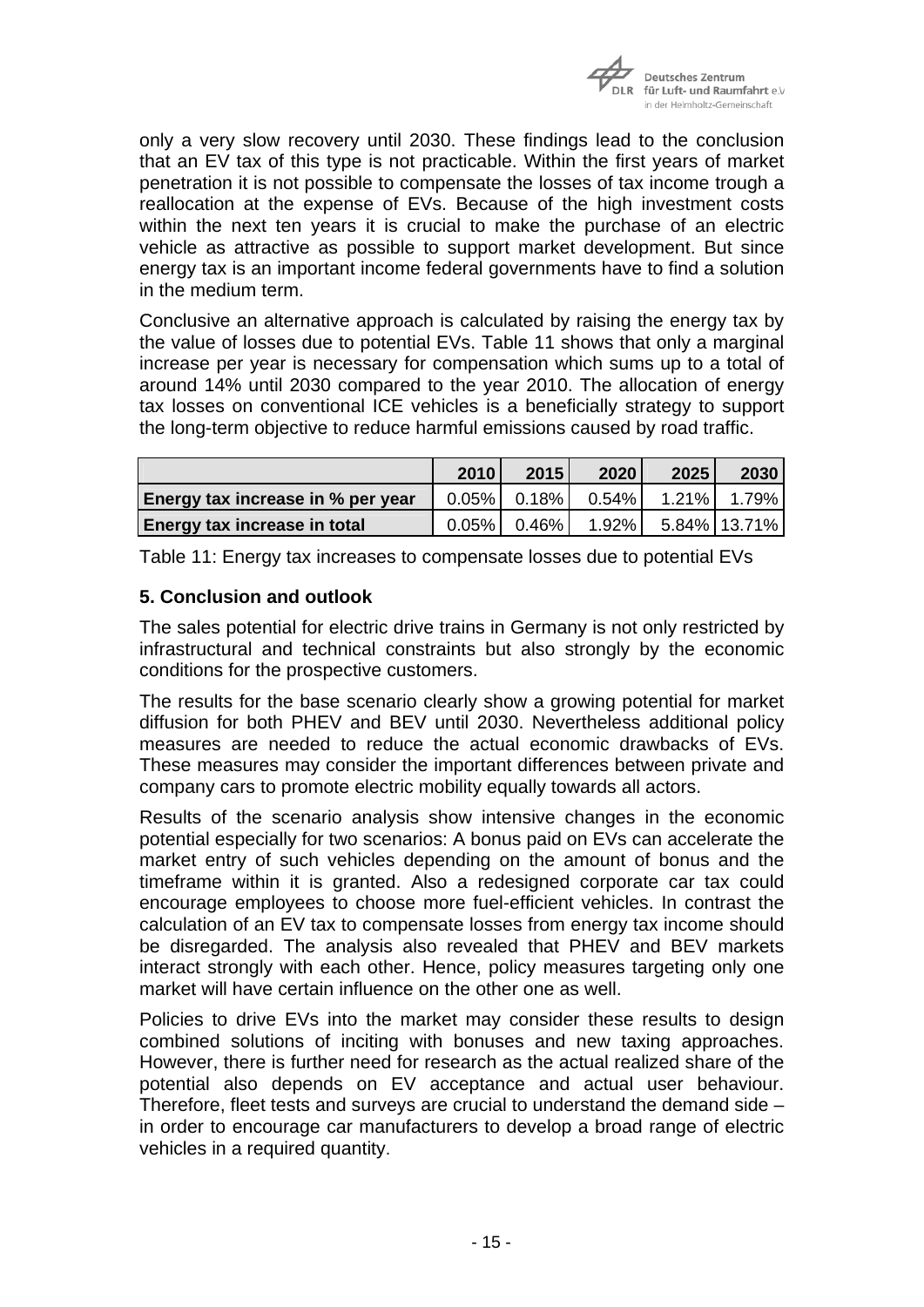

### **References**

AKA (Arbeitskreis der Banken und Leasinggesellschaften der Automobilwirtschaft) (2008) Kennzahlen 1.Hj. 2008 – 1. Hj. 2009, see under: [http://www.autobanken.de/download/fakten/Kennzahlen\\_2008\\_59.pdf](http://www.autobanken.de/download/fakten/Kennzahlen_2008_59.pdf)

Anderson, Patino-Echeverri (2009): An evaluation of current and future costs for lithium-ion batteries for use in electrified vehicle powertrains, Masters project, Nicholas School of the Environment, Duke University.

Biere, Wietschel, Dallinger (2009) Ökonomische Analyse der Erstnutzer von Elektrofahrzeugen, Zeitschrift für Energiewirtschaft 02/2009, 173-181.

BMF (2009) Monatsbericht des BMF – Juli 2009, Bundesministerium für Finanzen, Berlin.

BMVBS (2002) TU Braunschweig, KBA: KiD-2001 – "Kraftfahrzeugverkehr in Deutschland".

BMVBS (2010) Verkehr in Zahlen, Hamburg.

BMVBS, DLR, infas (2010) MiD-2008 - "Mobilität in Deutschland". Publication through [http://www.clearingstelleverkehr.de](http://www.clearingstelleverkehr.de/) hosted by DLR Institut für Verkehrsforschung.

Christ, Bothe (2007) Bestimmung der Zahlungsbereitschaft für erneuerbare Energien mit Hilfe der Kontingenten Bewertungsmethode, EWI Working Paper, Nr. 07/1, Energiewirtschaftliches Institut an der Universität zu Köln.

CONCAWE (2007): Tank-to-Wheels Reports Appendix 1: Vehicle retail price estimation, Version 2c, Concawe, European Council for Automotive R&D, European Commission Joint Research Center, see under [http://ies.jrc.ec.europa.eu/wtw.html as of 09-10-2008.](http://ies.jrc.ec.europa.eu/wtw.html%20as%20of%2009-10-2008)

Duvall et al. (2004) Advanced Batteries for Electric-Drive Vehicles". EPRI Report No. 1009299.

EIA (Energy Information Administration) (2009) Annual Energy Outlook 2009, Issues in Focus, Economics of Plug-In Hybrid Electric Vehicles.

Eurostat (2009) Passenger cars by unloaded weigth; see under: [http://nui.epp.eurostat.ec.europa.eu/nui/show.do?dataset=road\\_eqs\\_unlweig&](http://nui.epp.eurostat.ec.europa.eu/nui/show.do?dataset=road_eqs_unlweig&lang=en) [lang=en,](http://nui.epp.eurostat.ec.europa.eu/nui/show.do?dataset=road_eqs_unlweig&lang=en) latest access: 12/07/09.

General Motors (2009) GM-VOLT: Compact Power CEO on the Cost of Lithium-ion Batteries; see under [http://gmvolt.com/2009/10/02/compact](http://gmvolt.com/2009/10/02/compact-power-ceo-on-the-cost-of-lithium-ion-batteries)[power-ceo-on-the-cost-of-lithium-ion-batteries](http://gmvolt.com/2009/10/02/compact-power-ceo-on-the-cost-of-lithium-ion-batteries), latest access: 12/07/09.